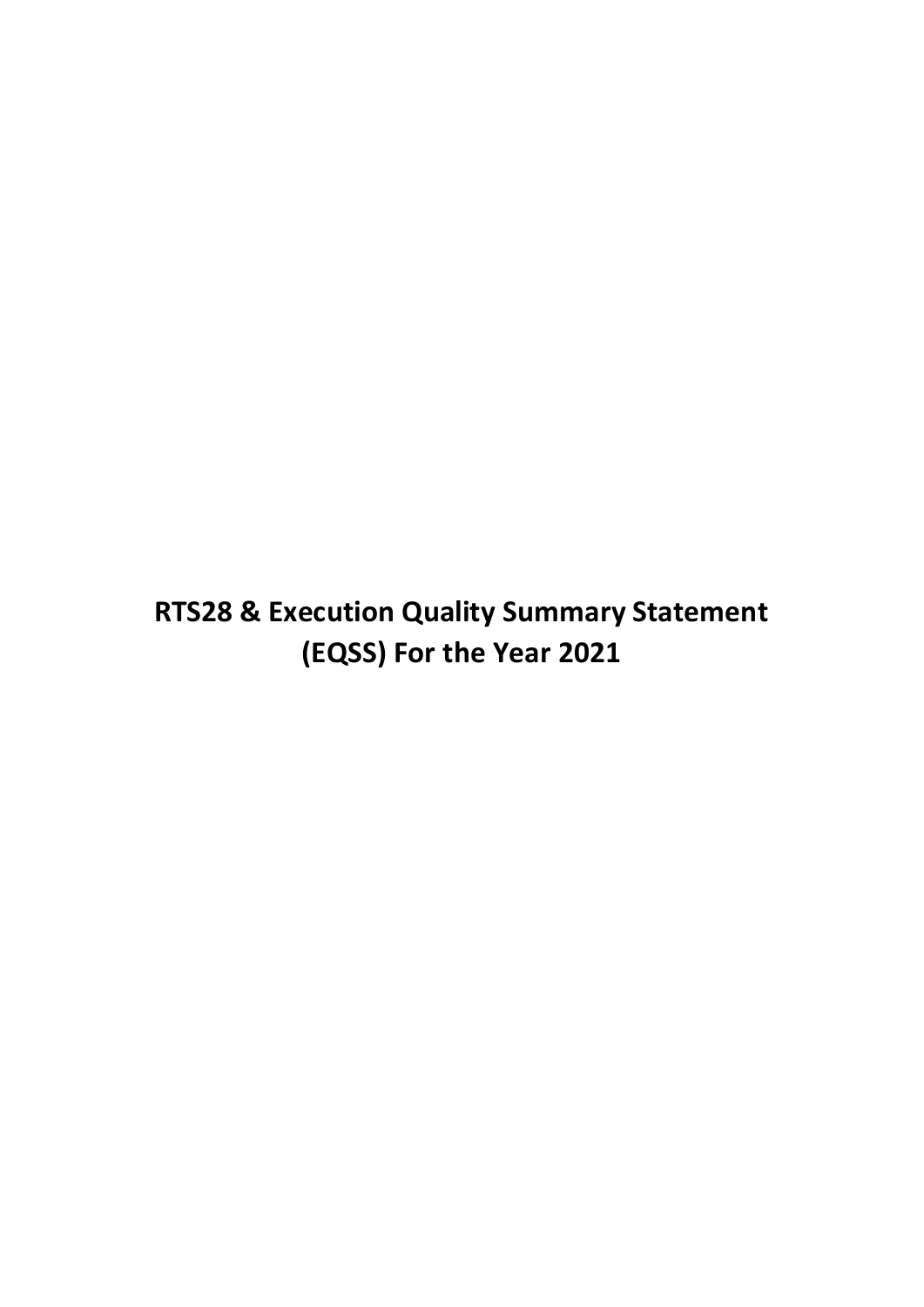#### **Execution Quality Summary Statement on Execution Arrangements for the year 2021 Summary**

The Execution Quality Summary Statement (hereinafter the EQSS or the Statement) is a statement that Leverate Financial Services Ltd (hereinafter, the "Company"), an Investment Firm authorised and regulated by the Cyprus Securities and Exchange Commission with Licence Number 160/11, is required to disclose to its clients under Regulation EU 2017/576 of 8 June 2016 supplementing Directive 2014/65/EU of the European Parliament and of the Council with regard to regulatory technical standards for the annual publication by investment firms of information on the identity of execution venues and on the quality of execution.

The EQSS is a summary of the analysis and conclusions the Company drew from its detailed monitoring of the quality of execution obtained on the execution venues where it executed all client orders during the year 2021, covering a full year cycle (hereinafter, the "Year Under Review").

The Company urges its clients and/or potential clients to read the Statement carefully as it contains information on how the Company executes orders to various execution venues in relation to the Asset Class of CFDs.

The EQSS along with the accompanied tables will remain on the Company's website for two years at least post its publication. This document is solely for your own use and cannot be published elsewhere without the written consent of the Company.

## 1. Relative importance of the execution factors during the Year under review

The Company when executing clients' orders is required under the relevant regulatory framework to assign relative importance of the following execution factors:

- a. Price;
- b. Cost;
- c. Speed of Execution;
- d. Likelihood of execution;
- e. Size of Order; and
- f. Market impact

For details on how each factor is assessed ex ante when executing clients' orders kindly refer to the Company's Best Interest and Order Execution Policy for retail and Professional Clients. During the Year Under Review the Company offered services to the following categories of clients:

- i. Retail Clients For these clients, the Company by virtue of the applicable regulatory framework is required to provide best execution in accordance with total consideration whereby total consideration represents the price of the Financial Instrument and the costs related to execution, which include all expenses incurred by the client which directly related to the execution of the Order, including execution venue fees, clearing and settlement fees and any other fees paid to third parties involved in the execution of the order, as applicable.
- ii. Professional Clients (including per-se Professional and elective Professionals) The Company has in place the appropriate execution arrangements to offer services to Professional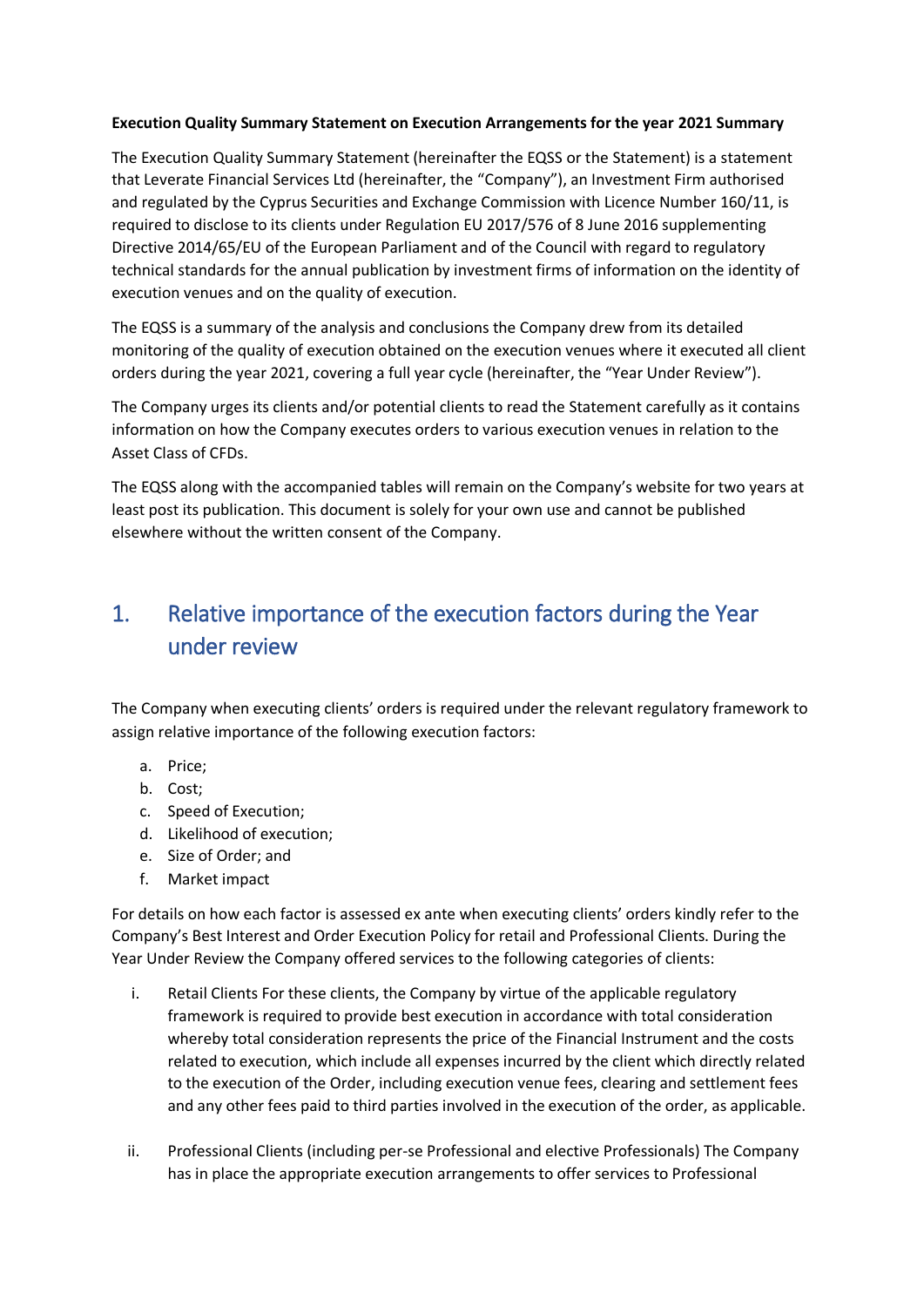Clients. The Company places emphasis on price and execution costs aligning its execution arrangements for these clients as those applicable to Retail Clients (see point i. above).

#### 2. Execution Venues During the year under review

The Company act as principal and as an agent on the client's behalf and, therefore, the Company is an execution venue of the client's orders in financial instruments provided by the Company. The Company operates on a hybrid model.

#### 3. Change of Execution Venues during the year under review

During the year 2021, the Company did not terminate the business relationship with any Execution Venues, the Company has been given the authorisation to act as a market maker (operate an execution venue). The Company, for the execution of orders collaborates with entities established and regulated in the EEA or duly authorised and regulated entities domiciled in a third country for which there is an equivalence decision for the purposes of Article 107(4) or Regulation (EU) No 575/2013.

## 4. Conflicts of Interest

The Company lists (non-exhaustive) the possible conflicts of interest it is facing or prevent or manage conflicts of interest, which may arise during the course of its business activities (inclusive of conflicts of interest in relation to the execution venues it uses) as well as the relative mitigation measures in its Conflicts of Interest Summary Policy.

# 5. Payments or non-monetary benefits (made or received) to/by Execution Venues

During the Year Under Review the Company's arrangements with its liquidity providers stipulated that the Company does not receive any monies or non-monetary benefits from the liquidity providers for the execution of Clients orders. The Company pays its liquidity providers a fee based on trading volume that does not create a conflict of interest.

The Company generates its revenues from commissions paid by its Clients upon initiating a trading order. The Company's costs and charges are listed on the Company's website.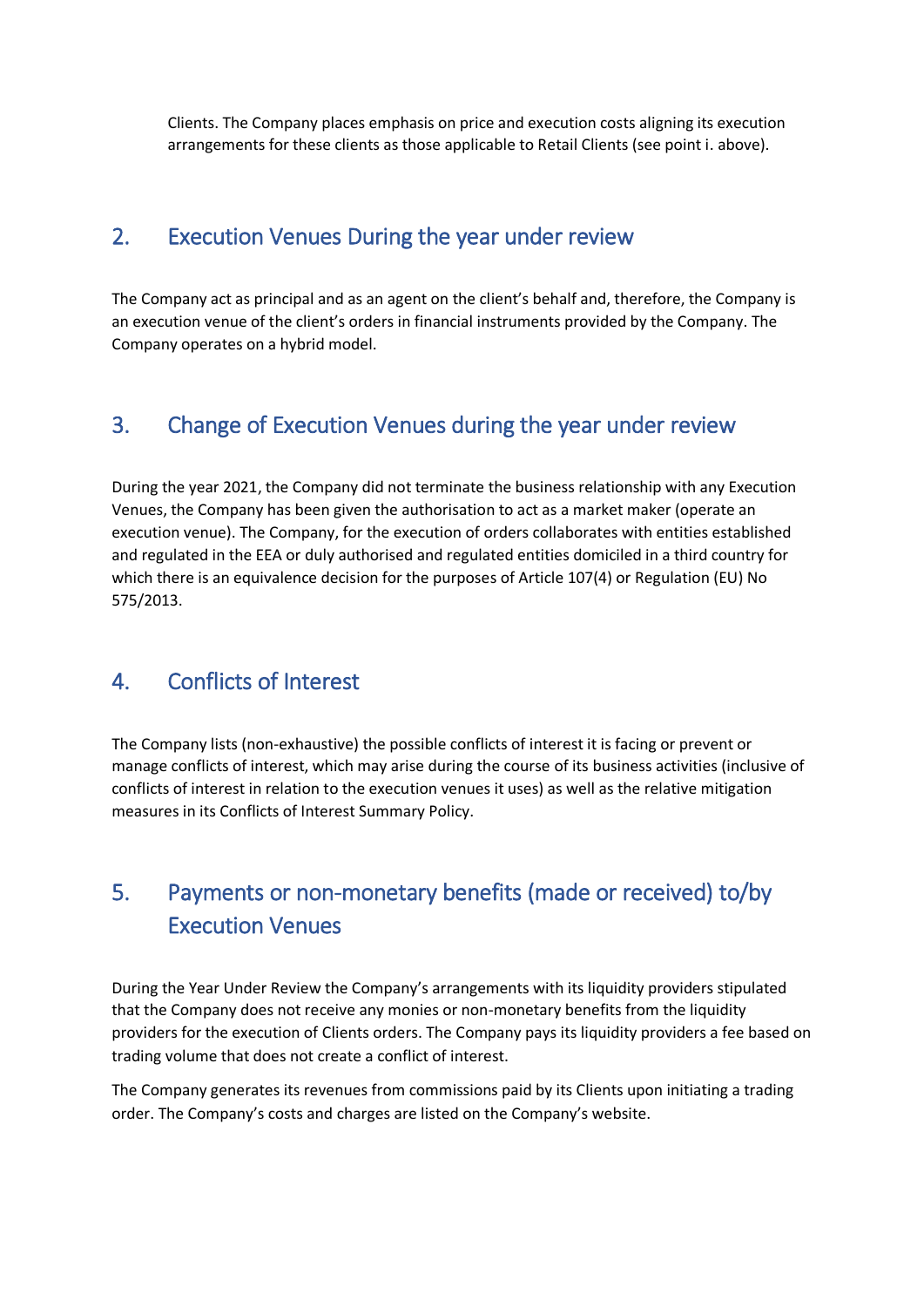## 6. Tools and Data used during the Year Under Review.

The Company during the Year Under Review deployed a number of methodologies and tools in order to monitor, and where applicable adjust, its execution parameters in order to ensure consistency with its overarching obligation to offer the best possible result for its clients' orders. In broad terms the Company monitors on an ongoing basis its execution arrangements by selecting appropriate samples of orders executed and evaluates the samples in accordance to the following monitoring functions:

- (a) Evaluating the Company's execution venues in accordance to the following:
- Pricing Frequency (price updates in real time);
- Speed of execution;
- Frequency and duration of price freezing;
- Depth of liquidity;
- Pricing transparency;
- Slippage frequency etc.
- (b) Price Fairness by comparing independent prices relayed by independent market data providers with the prices quoted by its execution venues. For this purpose the Company has subscribed to independent price aggregators.
- (c) Technological prowess of Company systems (responsiveness of interface, lag, integration with the IT systems of the execution venues etc.)
- (d) The Company uses in-house tools to monitor the overall slippage as well as the slippage per type of order, on a regular basis, to ensure that it is symmetric (i.e. balance between positive and negative slippages) and fair.
- (e) The company is monitoring in real-time the latency of the price of an individual financial instrument.

#### 7. Reviews of Execution Monitoring - Control Functions

The Company's brokerage department produces reports on a monthly basis with the evaluation process described above (please refer to Section 6) and if actions are required liaise with the Company's senior management for next steps.

The Company's control functions (Compliance and Internal Audit) inspect the monitoring procedure conducted by the brokerage department and the actions taken by the Company's senior management. The Company's control functions present their findings to the Company's Board of Directors at least annually, for further scrutiny and actions.